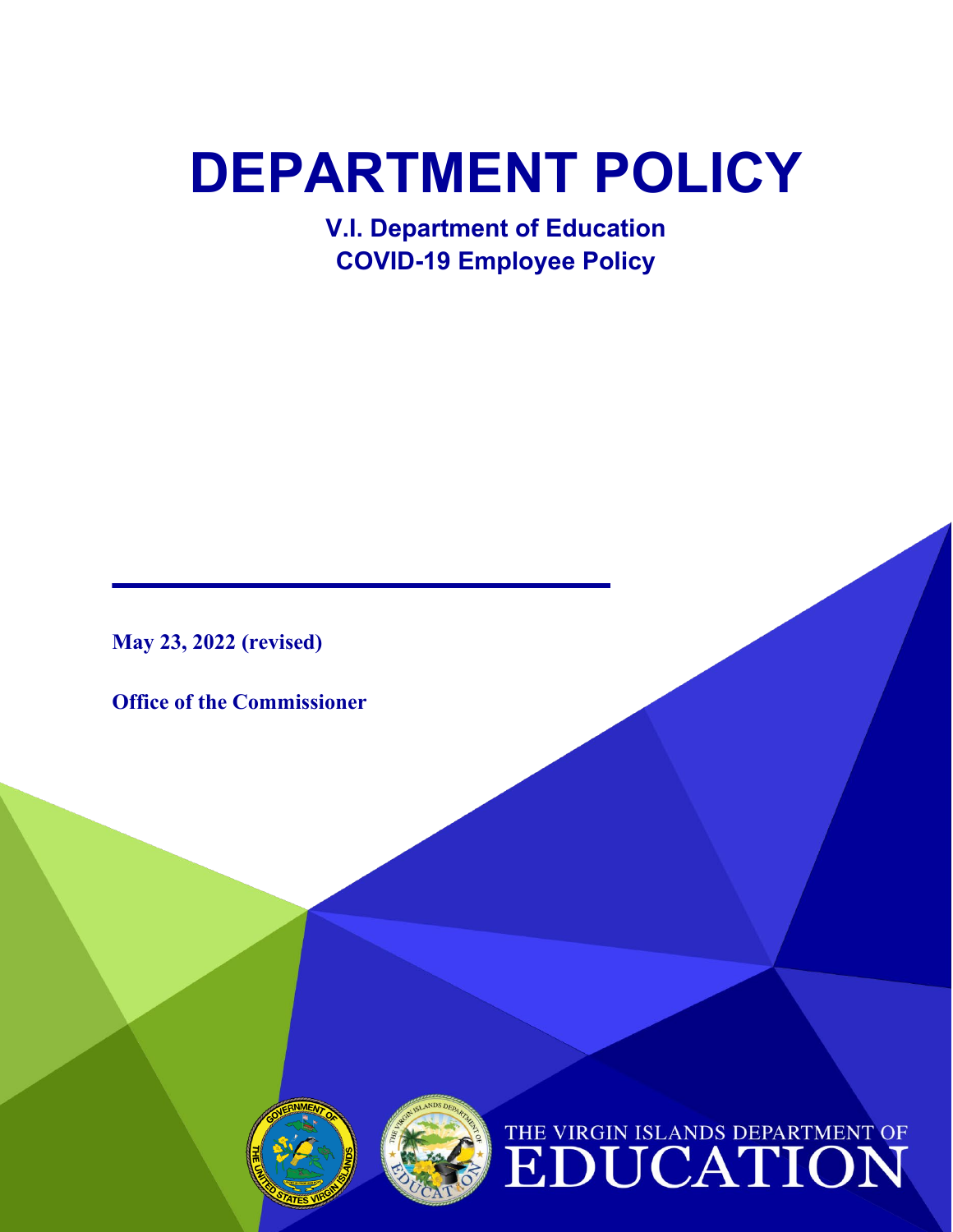

## **COVID-19 EMPLOYEE POLICY**

## **PURPOSE**

The purpose of this policy is to inform Virgin Islands Department of Education employees of the Department's operations in light of the COVID-19 pandemic.

## **ABBREVIATIONS**

| VIDE:  | Virgin Islands Department of Education          |
|--------|-------------------------------------------------|
| VIDOH: | Virgin Islands Department of Health             |
| CDC:   | U.S. Centers for Disease Control and Prevention |
| EAP:   | <b>Employee Assistance Program</b>              |

## **ACCEPTABLE COVID-19 TESTS**

The approved COVID-19 tests that are accepted are:

- $\triangleright$  COVID-19 molecular (e.g., RT-PCR, viral or nucleic acid amplification) test from a nasal or throat or saliva swab sample OR
- COVID-19 antigen (rapid) test from a nasal or throat swab sample

**Please note that At-Home COVID-19 tests will not be accepted as verification. The benefit of an At-Home COVID-19 test is that it will immediately tell you if you are negative or positive, so that you know your status. An At-Home COVID-19 test can result in a false negative or a false positive, which you will not be aware of. Once an At-Home test result is positive, the employee will be required to self-quarantine and schedule an appointment with a private lab or VIDOH to confirm their results.** 

#### **POLICY**

The Virgin Islands Department of Education (VIDE) continues to follow the guidelines of the Centers for Disease Control and Prevention (CDC) in conjunction with the Virgin Islands Department of Health (VIDOH) to reduce the further spread of the COVID-19 disease in the Territory.

#### **SITUATIONAL TELEWORK**

Effective Monday, February 28, 2022, Governor Albert Bryan, Jr terminated the "Safer-at-Home Phase" and directed all Government of the Virgin Islands employees to return to in-person office hours. VIDE allowed its employees an additional week of telework so staff could make the necessary arrangements for childcare; all VIDE employees were directed to return to in-person office hours on March 7, 2022.

Telework is approved on a case-by-case basis due to official worksite closure, inclement weather, natural disasters, epidemics, pandemics, or during a drill for the aforementioned. Situational telework can be approved by your immediate supervisor, which includes duties and location if applicable. As a reminder, permission to telework can be revoked by immediate supervisors, agency head or the Governor of the Virgin Islands for any reason. Failure to advise your immediate supervisor of teleworking outside of the territory will be considered abuse of the telework policy and can impact current and future telework approvals. Please review *Telework Policy* for more information.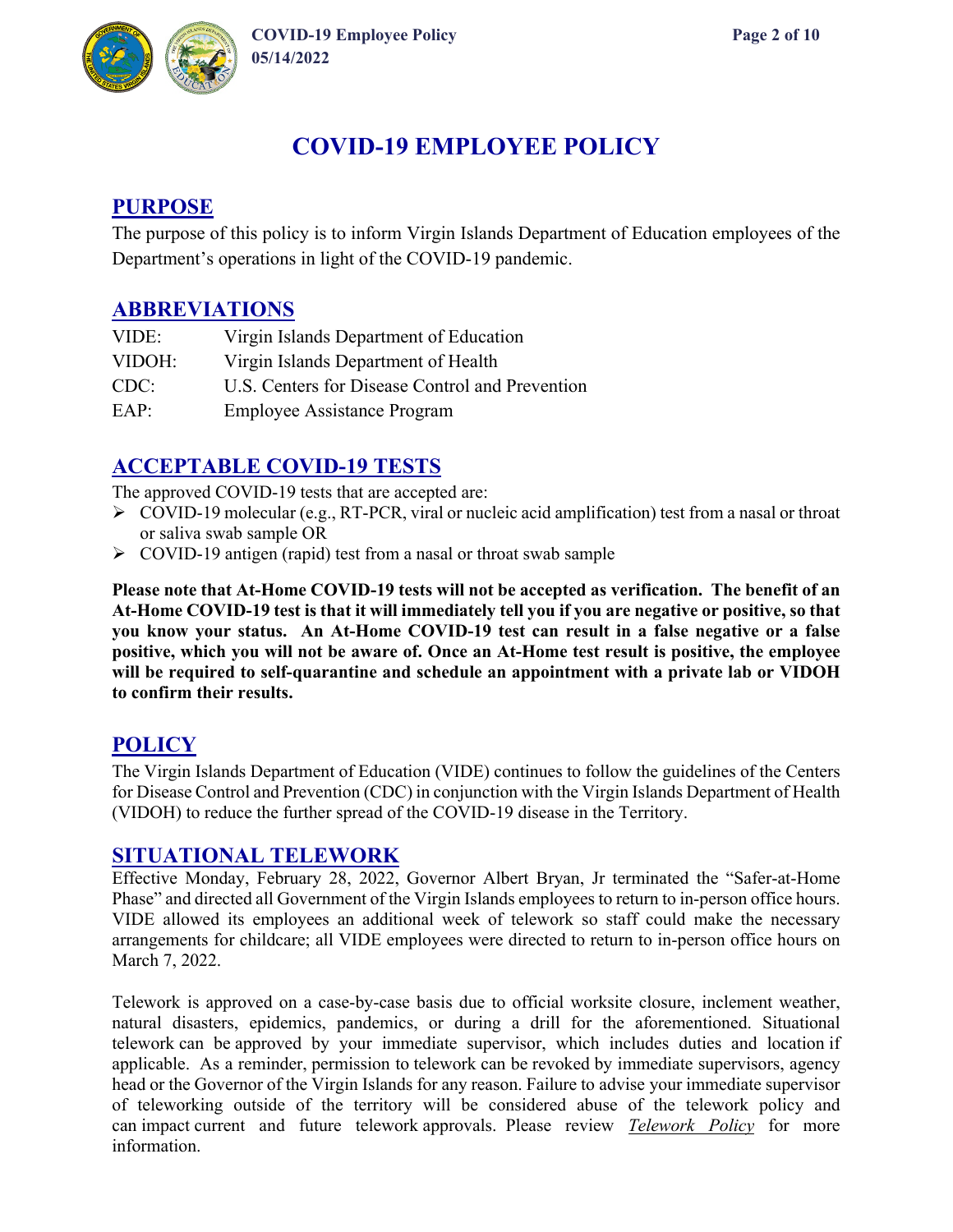

## **Business with the Public**

VIDE affirms that the health and safety of its employees are of primary concern. As a result of the recommended precautionary measures to contain the spread of COVID-19, VIDE will continue to limit in-person interactions at its State and District worksites and public schools in the St. Thomas-St. John School District and the St. Croix School District. Thus, we ask that all business be conducted electronically, whenever possible. We understand that there is some business that requires in-person interaction; therefore, directors and managers have been asked to implement and adhere to in-person public interaction protocols for each respective office.

Below is guidance for employees:

#### **Personal Safety**

Your safety is important. As VIDE continues to take preventative measures, it is imperative that employees continue to wash hands, use hand sanitizer (when handwashing is not possible), wipe down work surfaces, wipe down shared equipment after usage, and maintain social distancing when possible. In addition, all employees are required to comply with the following to reduce exposure:

- $\triangleright$  Contact your direct supervisor immediately if you or someone in your household is experiencing coronavirus symptoms and inform supervisor of your vaccination status. Immediately selfquarantine.
- $\triangleright$  Contact your direct supervisor immediately if you and/or someone you have been in contact with has tested positive for COVID-19 and inform supervisor of your vaccination status. Immediately self-quarantine.
- $\triangleright$  Supervisors should reach out to their superiors immediately for guidance and next steps
- All employees are to self-monitor for symptoms suggestive of COVID-19.
- **Do not come to work if you are sick or if you have been determined to be a close contact of someone diagnosed with COVID-19.** You should remain in quarantine (for the designated days per your vaccination status) until you receive a negative result from the VIDOH or a private lab.

Per the Thirty-fifth Executive Order and/or any order/proclamation by the Governor, the following applies:

## **Mask Mandate**

Employees and visitors/guests are required to wear a face mask or facial covering when entering/exiting worksites or cubicles; when entering shared areas, such as break rooms, restrooms, and hallways; and when using shared office equipment, etc. Failure to adhere to the mask mandate may result in progressive discipline and/or removal from the workplace. Additionally, the following guidelines apply:

- 1. Masks or facial coverings must cover both the nose and mouth of the individual.
- 2. Masks with exhalation valves or vents (see images below) are not acceptable and do not prevent the spread of COVID-19.
- 3. Ski masks and stocking caps are prohibited as facial coverings.
- 4. Masks are required in outdoor areas of all schools in the Territory of the Virgin Islands of the U.S.
- 5. Masks or facial coverings do not need to be worn inside the kitchen area by staff that have been fully vaccinated, as approved by VIDOH.

#### **Social Distancing**

In coordination with the Commissioner of the VIDOH and in alignment with guidance from the CDC, all persons are required to maintain social distancing of at least four (4) feet away from other people that are not of their same household, whenever possible. All employees are urged to continue to wash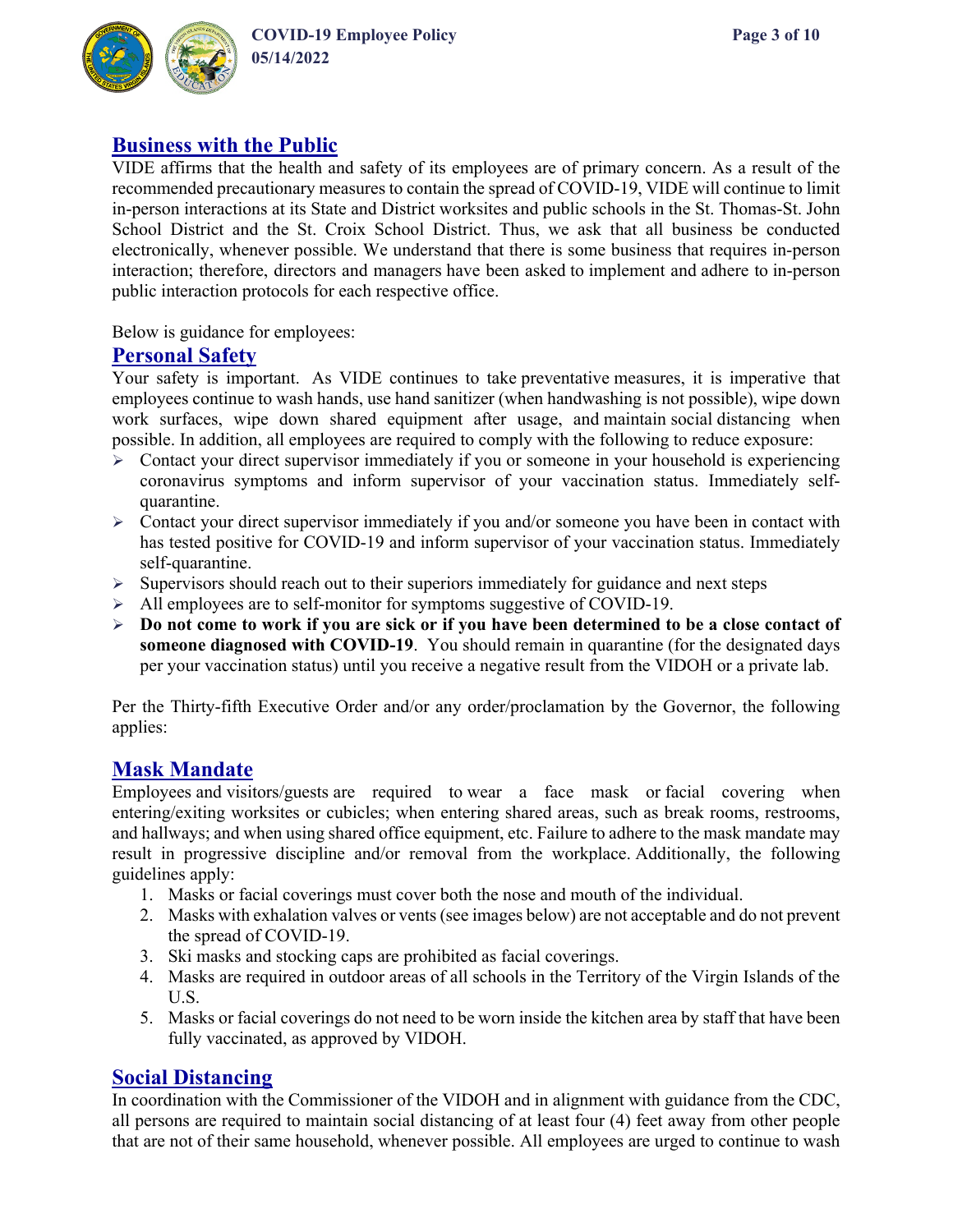

their hands, utilize hand sanitizer, and practice proper respiratory etiquette (including coughing into the elbow) as often as possible.

## **COVID-19 Testing Requirements**

Employees of VIDE will be required, either during exposure and/or returning back to work, to take a COVID-19 test through VIDOH or a private lab. All VIDE employees required to provide a COVID-19 test will need to follow the guidelines set by VIDE. Refusal to present an approved COVID-19 test can result in progressive disciplinary action as per Collective Bargaining Agreements (CBA), VIDE Employee Handbook and/or GVI Employee Handbook.

## **Close Contact**

For COVID-19, a [close](https://www.cdc.gov/coronavirus/2019-ncov/php/contact-tracing/contact-tracing-plan/appendix.html#contact) contact is defined as anyone who was within six (6) feet of an infected person without a mask for a total of 15 minutes or more over a 24-hour period.

## **Employees Testing Positive for COVID-19**

If an employee tests positive for COVID-19, the employee must self-quarantine, notify their immediate supervisor, and call VIDOH at **340-712-6299 (STX)** or **340-776-1519 (STT-STJ)** for additional guidance. Immediate supervisors will contact their superiors for additional guidance. Superiors will contact the Office of Human Resources for additional guidance.

All Principals, Directors and Senior Leaders must provide the Contact Tracing Sheet within 24 hours of being notified by employee.

#### **Guidelines for testing positive:**

- If an employee has tested positive, the employee must self-quarantine, per VIDOH Guidelines, regardless of symptoms. Please see below guidelines per VIDOH:
	- o All employees testing positive will need to quarantine for five (5) days from the positive date. You may return to in-person activities on the 6th day after the positive test date. **A negative test is not required. A doctor's note is not required.**
	- o **Regardless of vaccine status**:
		- When around in-home family members wear a well-fitting mask around mouth and nose for 10 days.
		- If the employee is still experiencing symptoms after the  $5<sup>th</sup>$  day, the employee must stay in isolation for ten (10) days and must consult a doctor. **A doctor's note will be required.**

#### **You cannot test out of isolation at any point. Isolation is time based as explained above.**

## **Reporting a COVID-19 Absence**

The following guidelines have been provided by the Department of Labor, VIDOP and VIDOH:

**Effective this memo, the temporary leave by the Department of Labor for the Families First Coronavirus Response Act (FFCRA), which allowed the agency to utilize COVID-19 Admin Leave, is no longer applicable.**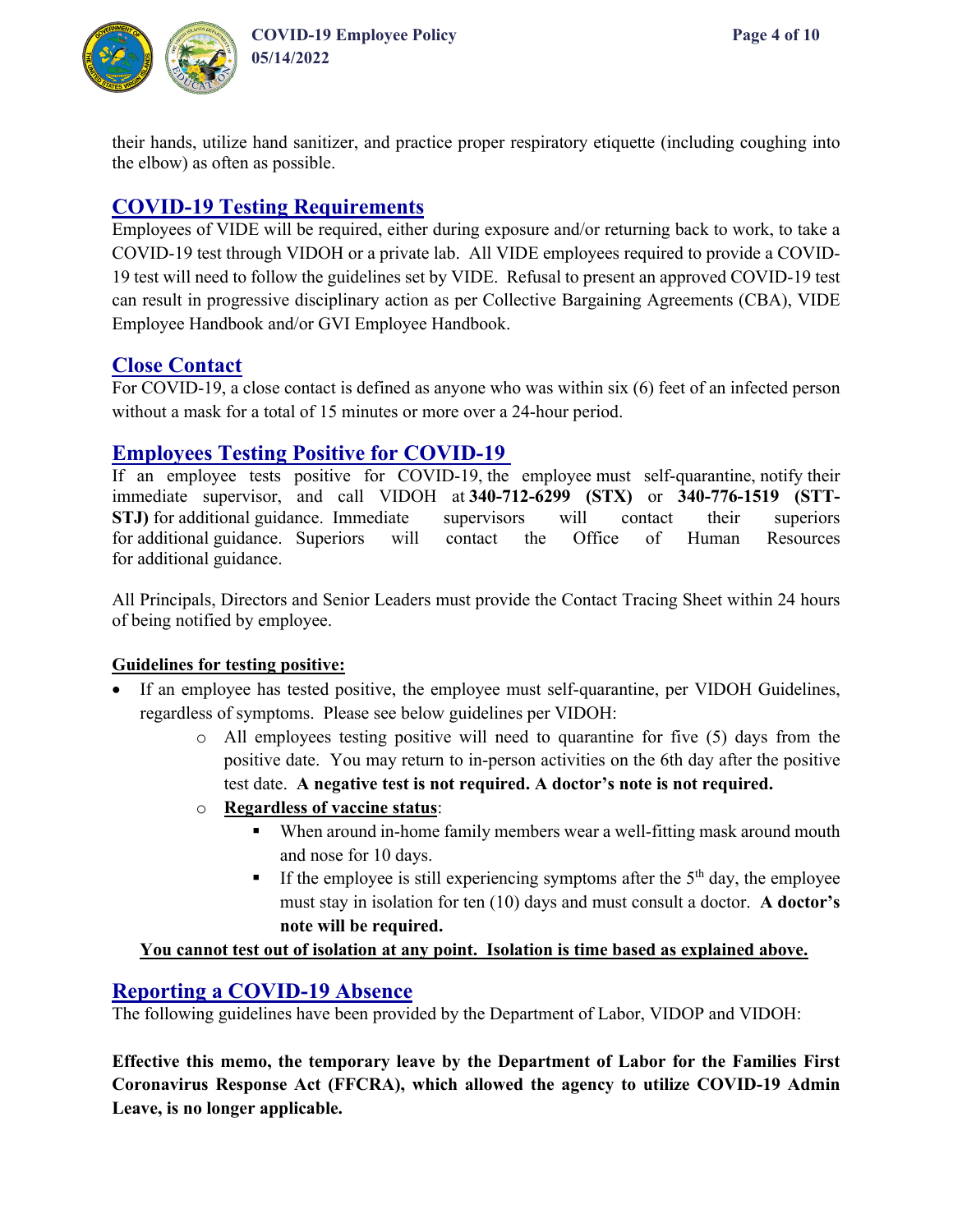

#### **Positive employee:**

Employees who have tested positive must do the following:

- Quarantine immediately.
- Immediately advise their immediate supervisor so contact tracing could commence within the office.
- When submitting documents for **Payroll**:
	- o If an employee is asymptomatic or experiencing mild symptoms and is able to telework, the employee will document on their timesheet.
	- o If the employee is unable to telework due to their symptoms, the employee will do the following:
		- A Leave Slip must be filled out completely and documented in the employee's timesheets. This must be submitted to the Payroll Division when submitting payroll.
		- **Leave options are:**
		- Accrued Sick Leave;
		- Accrued Annual Leave;
		- Administrative Leave (Employee must have exhausted all accrued sick and annual leave, before requesting, in writing, to the Commissioner for approval)
			- $\triangleright$  Per Bill No. 33-0341, School Nurses as medical personnel are able to receive up to eighty hours of Administrative Leave as long as there is a medical pandemic or territorial state of emergency.
- A positive test result is required to be sent **ONLY** to the employee's immediate supervisor by the employee. These results should not be sent beyond the immediate supervisor.
- A doctor's note is not required for the first 5 days of being positive.
- Employees needing any additional time after the  $5<sup>th</sup>$  day will need to provide a doctor's note for any additional time.
- Per VIDOH guidelines, after five (5) days of quarantine, the Positive employee is able to return to work with no restrictions on the  $6<sup>th</sup>$  day.
- A letter will be provided to the positive employee by VIDE Human Resources Office.

#### **Exposed employee:**

When an employee has been exposed to a COVID-19-positive individual, contingent on the employee's vaccination status, the following will occur:

Employee needs to immediately advise their immediate supervisor. Information that is needed by immediate supervisor is:

- o Does the exposed employee live in the same household as the positive?
- o If positive individual lives in the same household, are there any students and/or other VIDE employees that also live in the same household?
- o When was the last date of exposure with the positive individual, if they do not live together?
- o Is the exposed employee fully vaccinated?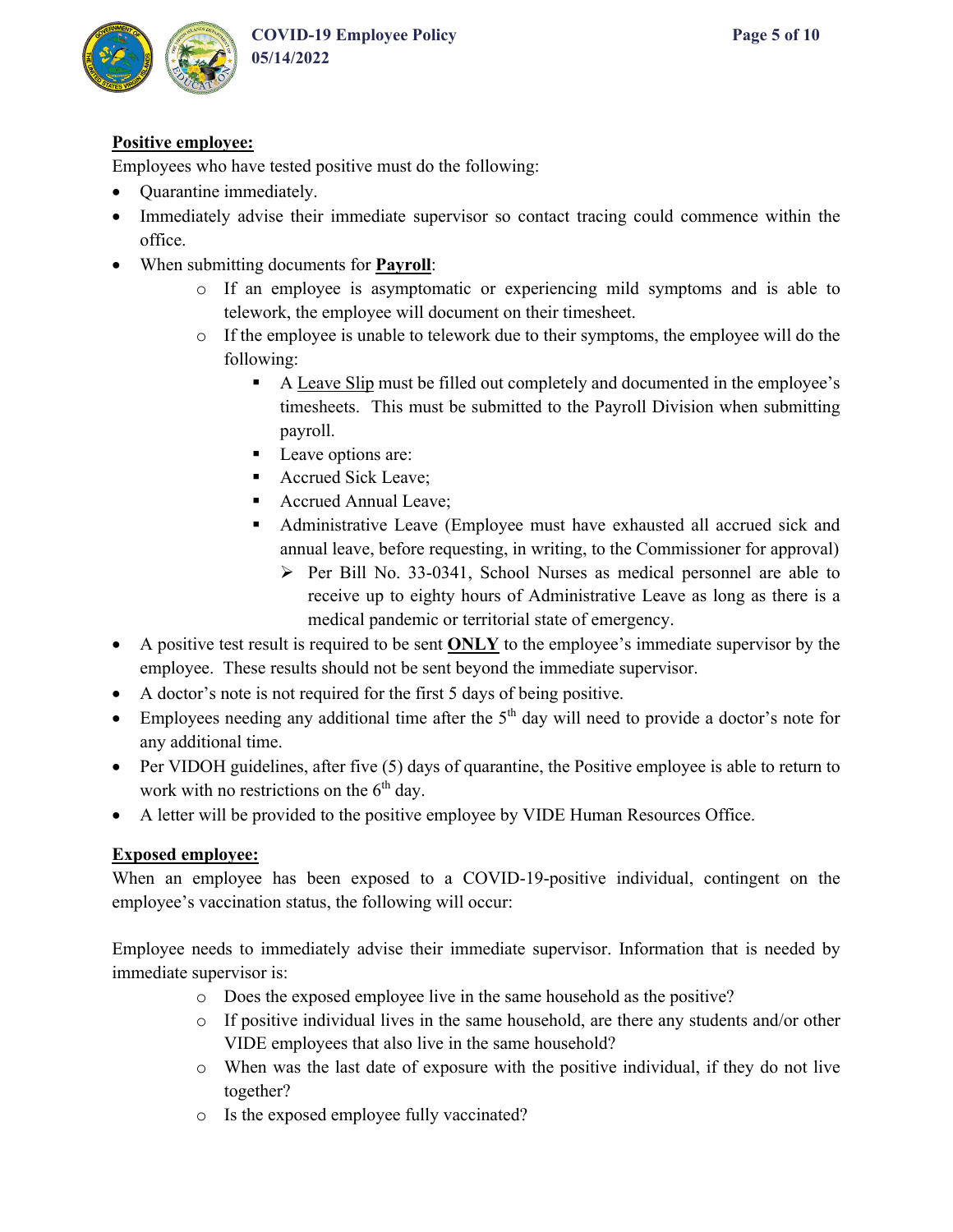

Below are the instructions contingent on the vaccination status:

#### **Vaccinated**:

This is only for individuals who have received their first vaccine, second vaccine and booster(s).

If the COVID-19 positive **lives with the exposed**, then the employee:

- MUST quarantine immediately.
- MUST immediately advise their immediate supervisor.
- Will be allowed to telework if applicable. If telework is not an option, a Leave Slip must be filled out completely and documented in the employee's timesheets. This must be submitted to the Payroll Division when submitting payroll.
	- o Leave options are:
		- Accrued Sick Leave;
		- Accrued Annual Leave:
		- Administrative Leave (Employee must have exhausted all accrued sick and annual leave before requesting, in writing, to the Commissioner for approval)
- If the employee does not have any COVID-19 symptoms, then:
	- **No Quarantine** is necessary for employees up to date on their vaccine and booster(s)
	- **No Quarantine** is necessary for employees who have been exposed and have a confirmed case of COVID-19 within the past 90 days (on a viral test) without symptoms.

If the COVID-19 Positive does not **live with the exposed**, then:

- **No Quarantine** is necessary for employees up to date on their vaccine and booster(s)
- No Quarantine is necessary for employees who have been exposed and have a confirmed case of COVID-19 within the past 90 days (on a viral test) without symptoms.
- **Isolate** if symptoms develop, get tested and wait for results. Wear a well-fitting mask and continue to take precautions until day 10.
	- If telework is not applicable during isolation:
		- A Leave Slip must be filled out completely and documented in the employee's timesheets. This must be submitted to the Payroll Division when submitting payroll.
		- Leave options are:
			- Accrued Sick Leave;
			- Accrued Annual Leave;
			- Administrative Leave (Employee must have exhausted all accrued sick and annual leave before requesting, in writing, to the Commissioner for approval)
			- If employee tests positive after the  $5<sup>th</sup>$  date, please refer to "Positive" Employee" insert above. A positive test result is required to be sent **ONLY** to the employee's immediate supervisor by the employee. These results should not be sent beyond the immediate supervisor.
			- Employees needing any additional time after the  $5<sup>th</sup>$  day, will need to provide a doctor's note for any additional time.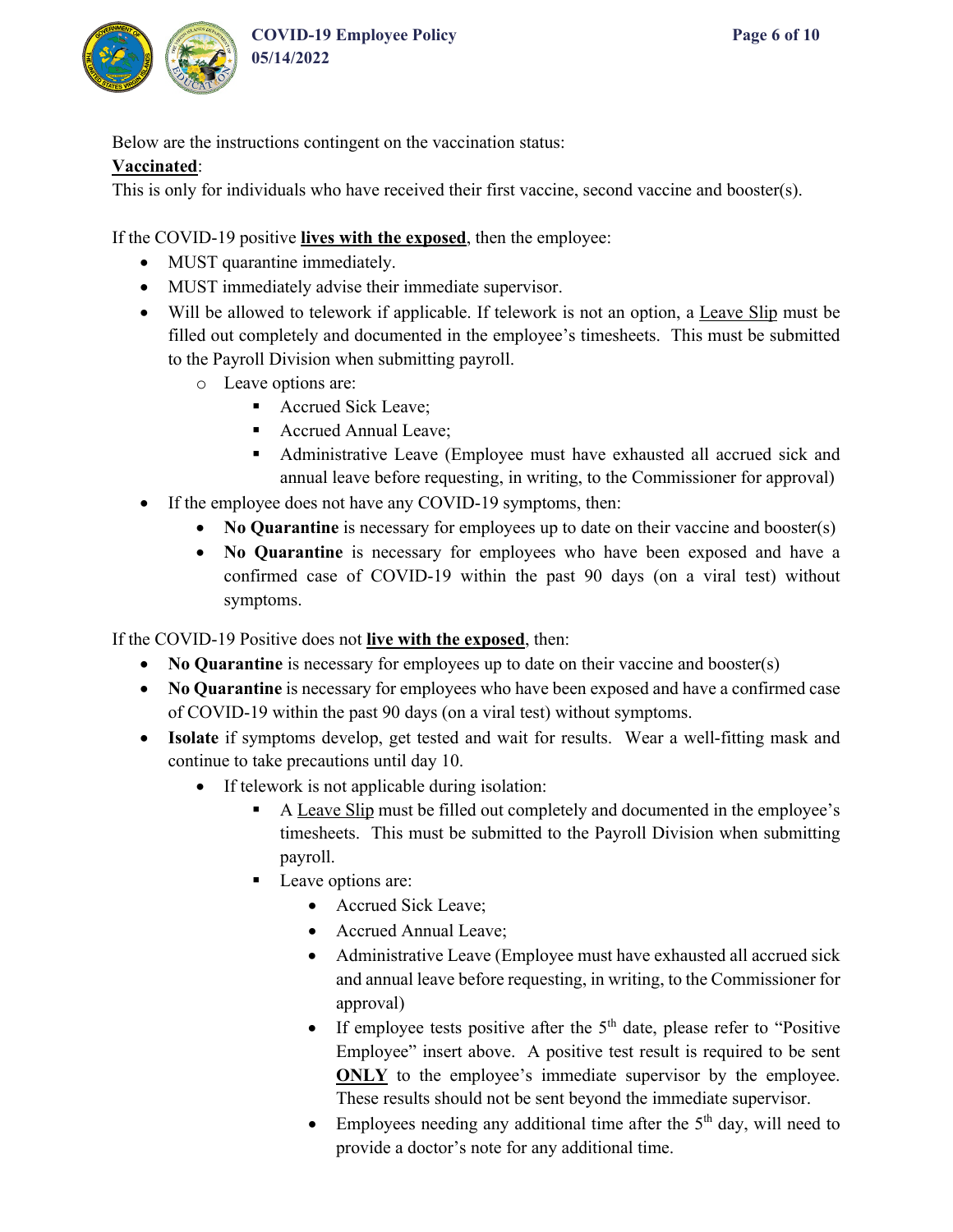

• A letter will be provided to the exposed employee by VIDE Human Resources Office.

Please note that testing with VIDOH is free. If the employee chooses to test with a private lab, they may do so at their own expense. Employees will have to adhere to Cigna's coverage. VIDE will advise the earliest the employee is able to test, contingent on their vaccination status.

## **It is always the employee's responsibility to ensure there is communication with their immediate supervisor(s) while on leave. If an employee does not communicate in a timely manner, it can affect the employee's pay.**

#### **Unvaccinated**:

This is only for individuals who have not completed all vaccine doses and booster(s).

- Quarantine for five (5) days and get tested on the sixth  $(6<sup>th</sup>)$  day if you have had a close contact with someone who is COVID-19 positive. Wear a well-fitted mask at home and watch for symptoms for 10 days. If symptoms develop, isolate, get tested and wear a well-fitted mask.
	- o If telework is not applicable during quarantine:
		- A Leave Slip must be filled out completely and documented in the employee's timesheets. This must be submitted to the Payroll Division when submitting payroll.
		- **Leave options are:** 
			- Accrued Sick Leave;
			- Accrued Annual Leave;
			- Administrative Leave (Employee must have exhausted all accrued sick and annual leave before requesting, in writing, to the Commissioner for approval)
			- If employee tests positive after the  $5<sup>th</sup>$  date, please refer to "Positive" Employee" insert above. A positive test result is required to be sent **ONLY** to the employee's immediate supervisor by the employee. These results should not be sent beyond the immediate supervisor.
			- Employees needing any additional time after the  $5<sup>th</sup>$  day will need to provide a doctor's note for any additional time.
			- A letter will be provided to the exposed employee by VIDE Human Resources Office.
- After Quarantine take precautions for 10 days and wear a well-fitted mask

Please note that testing with VIDOH is free. If the employee chooses to test with a private lab, they may do so at their own expense. Employees will have to adhere with CIGNA's coverage. VIDE will advise when is the earliest the employee is able to test, contingent on their vaccination status.

**It is always the employee's responsibility to ensure there is communication with their immediate supervisor(s) while on leave. If an employee does not communicate in a timely manner, it can affect the employee's pay.**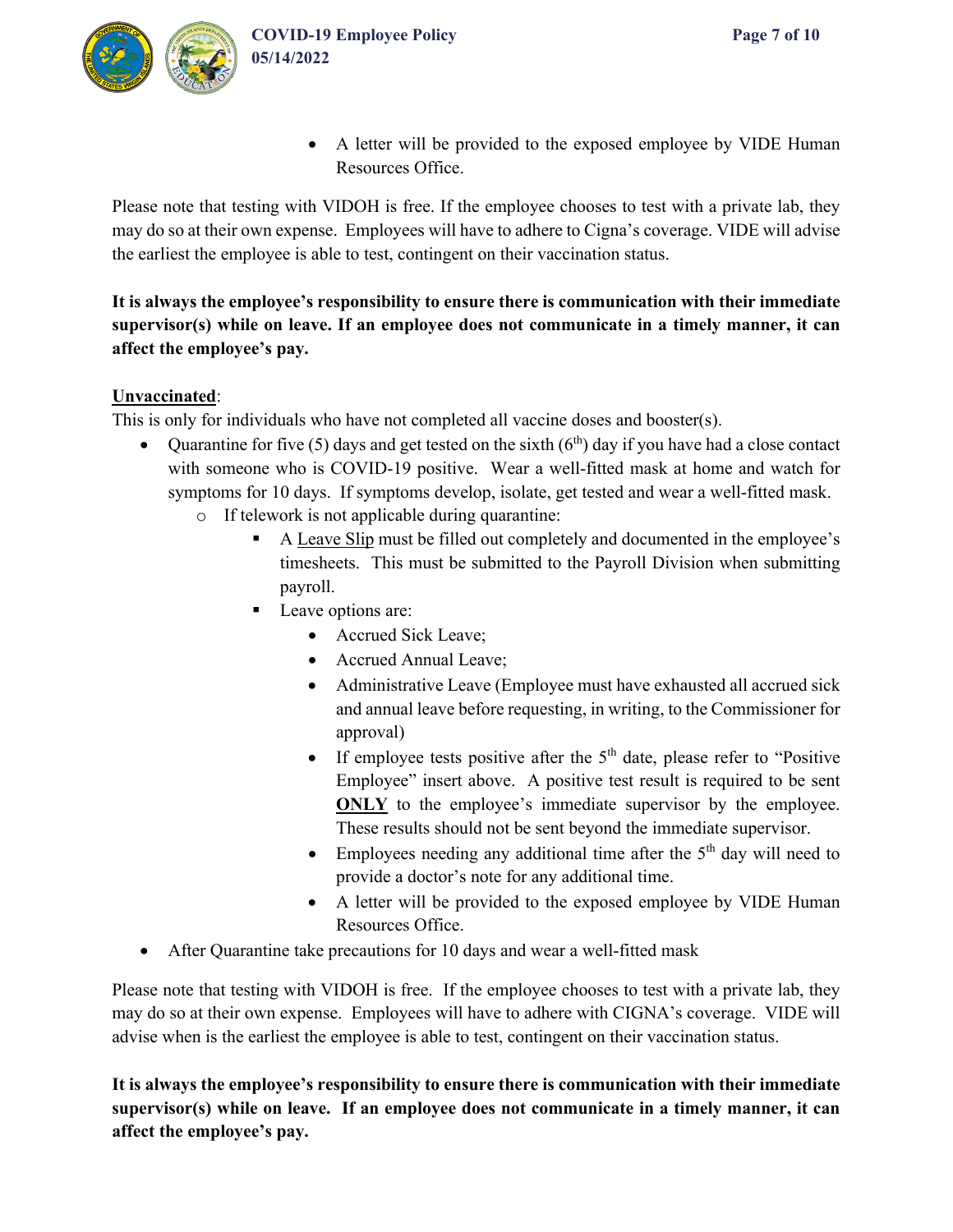

## **Personal Travel**

Employees are strongly encouraged not to travel during the pandemic in order to reduce exposure to COVID-19. **Employees choosing to travel outside of the Territory on personal or official duty, regardless of vaccination, must follow the below instructions:** 

#### *Prior to Travel:*

- If an employee **chooses** to travel during the COVID-19 pandemic, for any reason and/or time, they shall give their immediate supervisor timely notice, advise on the type of leave they will be utilizing, and if they are leaving the territory.
- If the employee requires accrued annual leave, they will submit their leave request to their direct supervisor, as they have done in the past.
- Accrued sick leave can only be utilized if proper documentation has been submitted for medical leave
- COVID-19 Vaccination card must be shown to immediate supervisor PRIOR to traveling (if applicable) to determine amount of days the employee needs to quarantine (if applicable).

#### *Post Travel:*

#### *Travel for Vaccinated Employees:*

o If an employee is fully vaccinated, they are able to return to work immediately upon return pursuant to the guidelines of VIDOH.

#### *Travel for Not Fully Vaccinated Employees:*

- o If an employee is not fully vaccinated, they must quarantine for 3 days and test on the 4<sup>th</sup> day. Employees should take into consideration that their overall leave should include these days when requesting their leave. Employees must advise their immediate supervisor prior to leaving on when they will being flying back into the territory to ensure proper leave has been requested.
- o Earlier protocol regarding testing and coverage applies.
	- Example: Travel back to the territory on Saturday, January 1. Employee can test Wednesday, January 5, and if negative return to work on Thursday, January 6.

Additionally:

- If an employee becomes stranded due to travel restrictions, the employee will be required to use their accrued annual leave to cover the time away from work. Proper communication with immediate supervisors, with as much notice as possible, is required in order to ensure adequate work coverage.
- An employee who does not have annual or sick leave, is required to request approval in writing from the Commissioner to utilize Leave Without Pay (LWOP) prior to travel.

#### **Professional Travel**

Similar to personal travel, VIDE encourages all employees not to travel during the coronavirus pandemic for professional reasons. However, if you have been granted approval for work-related travel, you must still abide by the policies for returning to the office.

**Employees choosing to travel outside of the Territory on official duty, regardless of vaccination status, must follow the below instructions:** 

*Prior to travel:*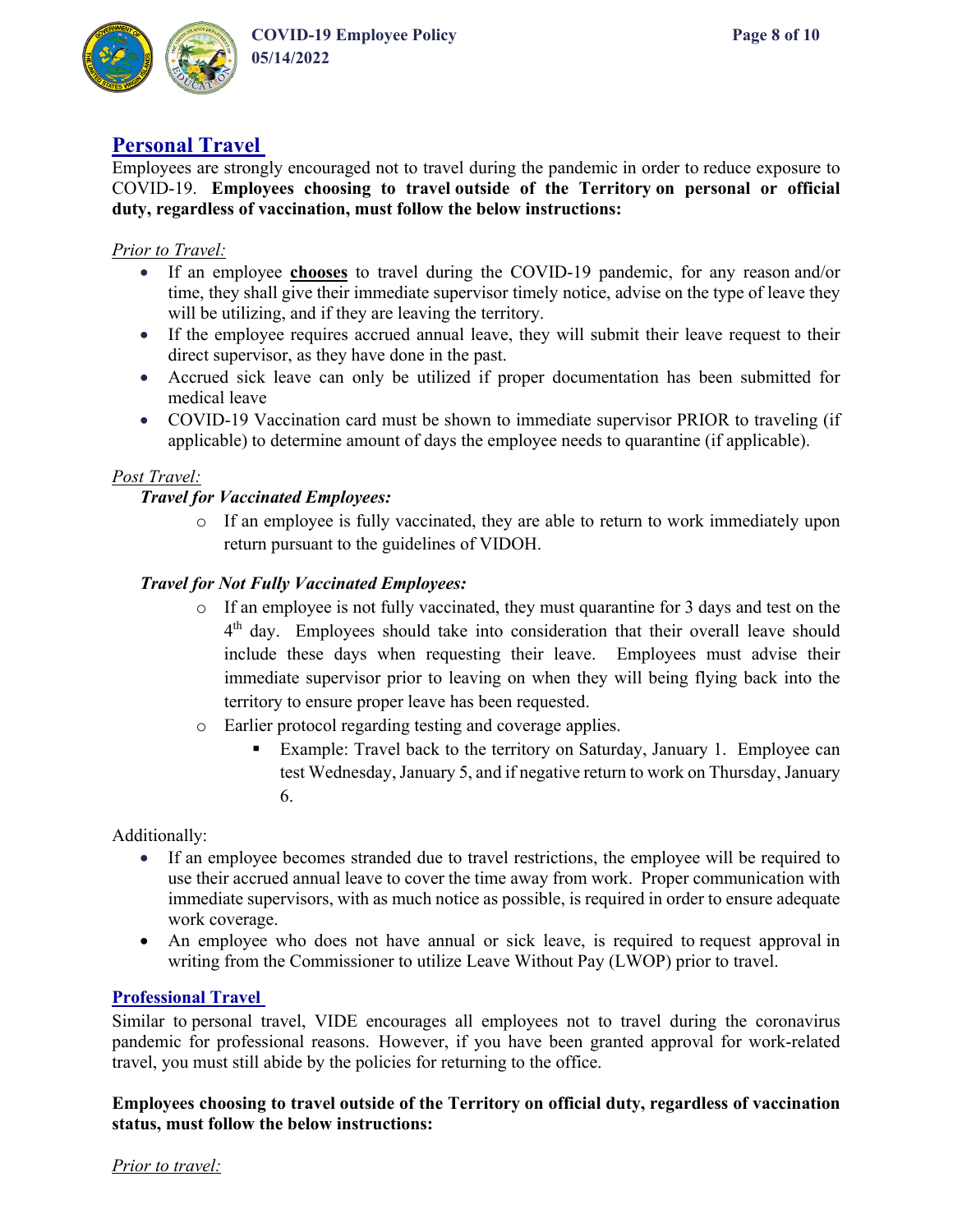

- If there is an option to conduct business remotely, that should be the first choice
- If virtual training is unavailable, employees must follow the same policies for personal travel
- COVID-19 Vaccination card must be shown to immediate supervisor PRIOR to traveling (if applicable) to determine amount of days the employee needs to quarantine (if applicable).

#### *Post Travel:*

*Travel for Vaccinated Employees:*

o If an employee is fully vaccinated, they are able to return to work immediately upon return pursuant to the guidelines of VIDOH.

*Travel for Not Fully Vaccinated Employees:* 

- o If an employee is not fully vaccinated, they must quarantine for three (3) days and test on the 4<sup>th</sup> day and provide their immediate supervisor with a negative test to return to work.
- o Employees that are unable to telework will be granted administrative leave during the 3-day quarantine. This should be approved by the Commissioner prior to the employee traveling.
	- Example: Travel back to the territory on Saturday, January 1. Employee can test Wednesday, January 5

#### Additionally:

Situational telework can be approved by your immediate supervisor if this is for Professional travel, which includes duties and location, if applicable. As a reminder, permission to telework can be revoked by immediate supervisors, agency head or the Governor of the Virgin Islands for any reason. Failure to advise your direct supervisor of teleworking outside of the territory will be considered abuse of the telework policy and can impact current and future telework approvals.

## **Employee Assistance Program (EAP)**

The Government of the Virgin Islands and Cigna provides confidential and voluntary assistance through its Employee Assistance Program (EAP) to all employees and their family members covered on their plan who may be faced with challenges with COVID-19 and other issues. Cigna has provided you webcasts available online at [www.cigna.com/eapwebcasts.](http://www.cigna.com/eapwebcasts) For more information, please call:

- $\bullet$  1.888.371.1125
- Log in to [www.mycigna.com](http://www.mycigna.com/)
- Employer ID: usvigovernment

Cigna offers all active employees and retired employees under 65 access to medical services remotely through MDLive as part of your medical plan. Cigna Telehealth Connection lets you get the care needed–including most prescriptions (when appropriate) – for a wide range of minor conditions. Telehealth connects employees with a board-certified doctor via video chat or phone, without leaving their home or office.

- Choose when: Day or night, weekdays, weekends, and holidays.
- Choose where: Home, work, or on the go.
- Choose how: Phone or video chat.

#### **How to access?**

1. Go to Cignabehavioral.com to search for a video telehealth specialist.

2. Call to make an appointment with your selected provider. Telehealth visits with Cigna Behavioral Health network providers cost the same as an in-office visit.